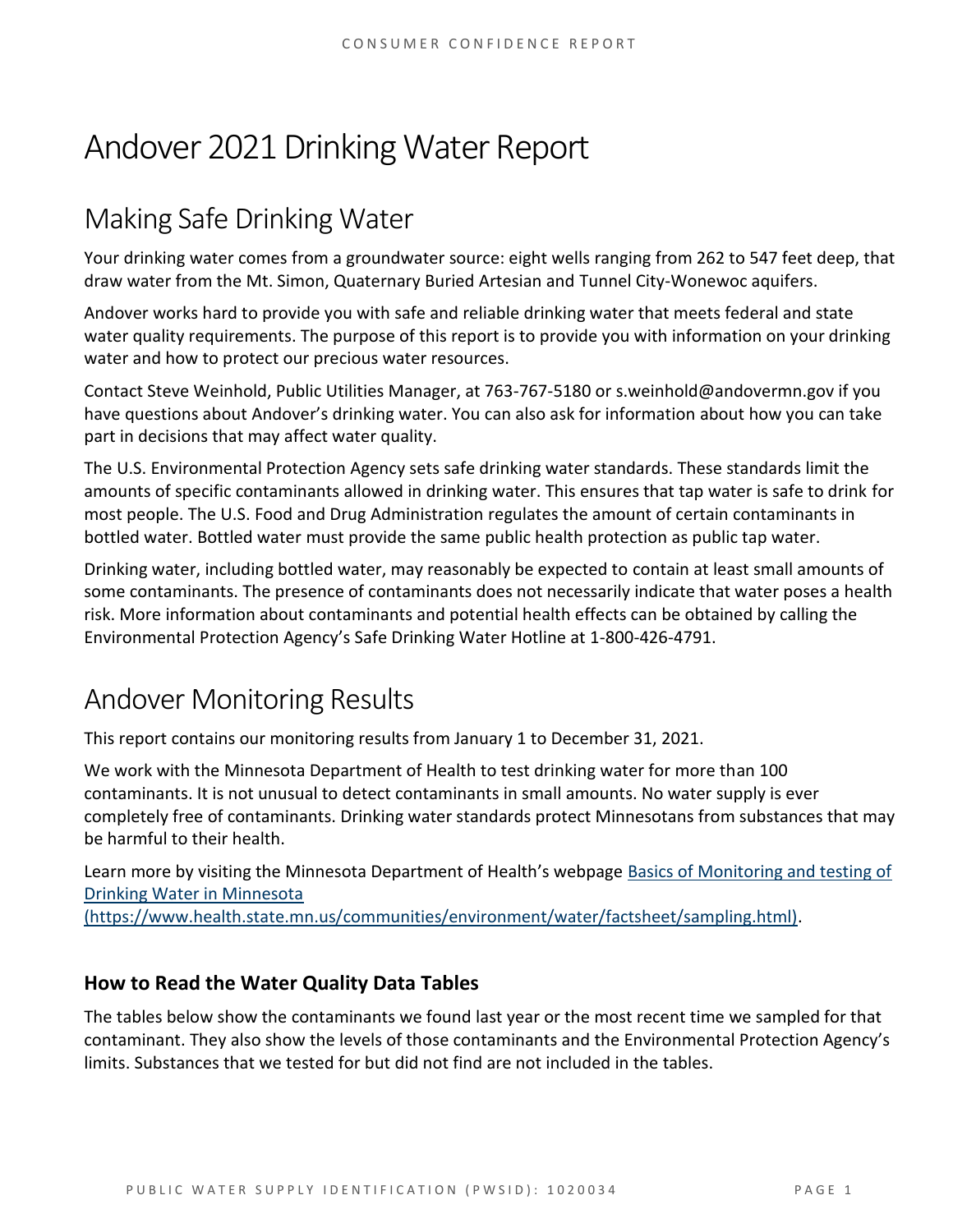We sample for some contaminants less than once a year because their levels in water are not expected to change from year to year. If we found any of these contaminants the last time we sampled for them, we included them in the tables below with the detection date.

We may have done additional monitoring for contaminants that are not included in the Safe Drinking Water Act. To request a copy of these results, call the Minnesota Department of Health at 651-201-4700 between 8:00 a.m. and 4:30 p.m., Monday through Friday.

### **Explaining Special Situations for the Highest Result and Average**

Some contaminants are monitored regularly throughout the year, and rolling (or moving) annual averages are used to manage compliance. Because of this averaging, there are times where the Range of Detected Test Results for the calendar year is lower than the Highest Average or Highest Single Test Result, because it occurred in the previous calendar year.

### **Definitions**

- **EXECT AL (Action Level):** The concentration of a contaminant which, if exceeded, triggers treatment or other requirements which a water system must follow.
- **EPA:** Environmental Protection Agency
- **E** MCL (Maximum contaminant level): The highest level of a contaminant that is allowed in drinking water. MCLs are set as close to the MCLGs as feasible using the best available treatment technology.
- **EXTED MCLG (Maximum contaminant level goal)**: The level of a contaminant in drinking water below which there is no known or expected risk to health. MCLGs allow for a margin of safety.
- **MRDL (Maximum residual disinfectant level):** The highest level of a disinfectant allowed in drinking water. There is convincing evidence that addition of a disinfectant is necessary for control of microbial contaminants.
- **MRDLG (Maximum residual disinfectant level goal)**: The level of a drinking water disinfectant below which there is no known or expected risk to health. MRDLGs do not reflect the benefits of the use of disinfectants to control microbial contaminants.
- **N/A (Not applicable)**: Does not apply.
- **pCi/l (picocuries per liter)**: A measure of radioactivity.
- **ppb (parts per billion)**: One part per billion in water is like one drop in one billion drops of water, or about one drop in a swimming pool. ppb is the same as micrograms per liter ( $\mu$ g/l).
- **ppm (parts per million)**: One part per million is like one drop in one million drops of water, or about one cup in a swimming pool. ppm is the same as milligrams per liter (mg/l).
- **PWSID: Public water system identification.**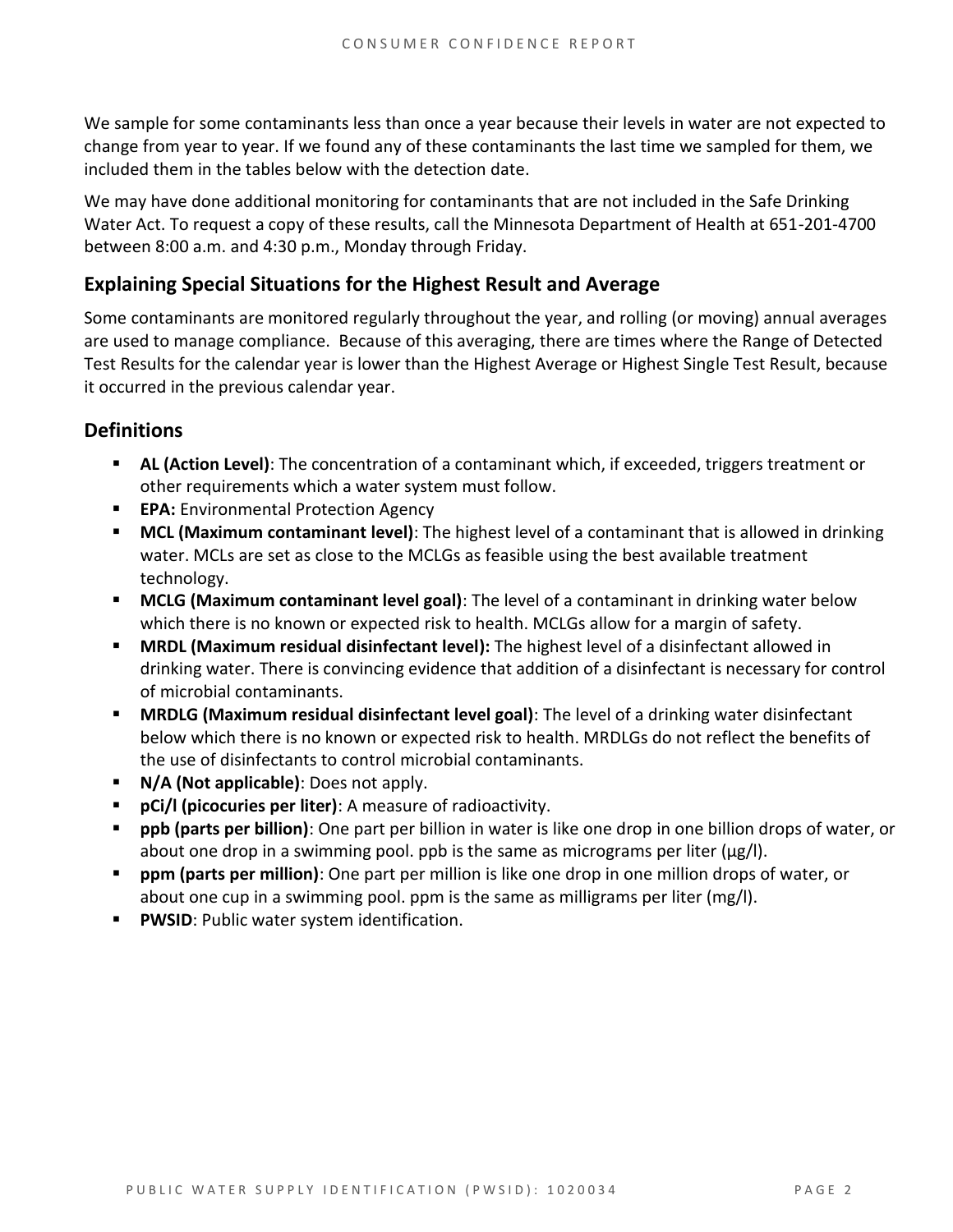### **Monitoring Results – Regulated Substances**

| LEAD AND COPPER - Tested at customer taps.                   |                                         |                                           |                                                   |                                                                             |                  |                                        |  |
|--------------------------------------------------------------|-----------------------------------------|-------------------------------------------|---------------------------------------------------|-----------------------------------------------------------------------------|------------------|----------------------------------------|--|
| <b>Contaminant</b> (Date, if<br>sampled in previous<br>year) | EPA's<br><b>Ideal</b><br>Goal<br>(MCLG) | EPA's<br><b>Action</b><br>Level           | 90% of<br><b>Results Were</b><br><b>Less Than</b> | <b>Number</b><br><b>of</b><br><b>Homes</b><br>with<br>High<br><b>Levels</b> | <b>Violation</b> | <b>Typical Sources</b>                 |  |
| Lead (02/11/20)                                              | 0 ppb                                   | 90% of<br>homes<br>less than<br>15 ppb    | $1.2$ ppb                                         | 0 out of<br>29                                                              | NO.              | Corrosion of<br>household<br>plumbing. |  |
| Copper (02/11/20)                                            | 0 ppm                                   | 90% of<br>homes<br>less than<br>$1.3$ ppm | 0.37 ppm                                          | 0 out of<br>29                                                              | NO.              | Corrosion of<br>household<br>plumbing. |  |

| <b>INORGANIC &amp; ORGANIC CONTAMINANTS - Tested in drinking water.</b> |
|-------------------------------------------------------------------------|
|-------------------------------------------------------------------------|

| <b>Contaminant</b><br>(Date, if sampled<br>in previous year) | EPA's<br>Ideal<br>Goal<br>(MCLG) | EPA's<br>Limit<br>(MCL) | <b>Highest</b><br><b>Average or</b><br><b>Highest</b><br><b>Single Test</b><br><b>Result</b> | <b>Range of</b><br><b>Detected</b><br><b>Test Results</b> | <b>Violation</b> | <b>Typical Sources</b>                                                                                              |
|--------------------------------------------------------------|----------------------------------|-------------------------|----------------------------------------------------------------------------------------------|-----------------------------------------------------------|------------------|---------------------------------------------------------------------------------------------------------------------|
| <b>Barium</b><br>(12/11/17)                                  | 2 ppm                            | 2 ppm                   | $0.06$ ppm                                                                                   | N/A                                                       | NO               | Discharge of drilling<br>wastes; Discharge from<br>metal refineries; Erosion<br>of natural deposit.                 |
| <b>Arsenic</b>                                               | 0 ppb                            | 10.4<br>ppb             | $1.9$ ppb                                                                                    | N/A                                                       | <b>NO</b>        | Erosion of natural<br>deposits; Runoff from<br>orchards; Runoff from<br>glass and electronics<br>production wastes. |
| <b>Gross Alpha</b>                                           | 0 pCi/l                          | 15.4<br>pCi/l           | 16.5 pCi/l                                                                                   | $0.0 - 21.0$<br>pCi/l                                     | NO               | Erosion of natural<br>deposits.                                                                                     |
| <b>Combined</b><br><b>Radium</b>                             | $0$ pCi/l                        | 5.4<br>pCi/l            | 11.4 pCi/l                                                                                   | $0.0 - 11.6$<br>pCi/l                                     | <b>NO</b>        | Erosion of natural<br>deposits.                                                                                     |

**Potential Health Effects and Corrective Actions (If Applicable)**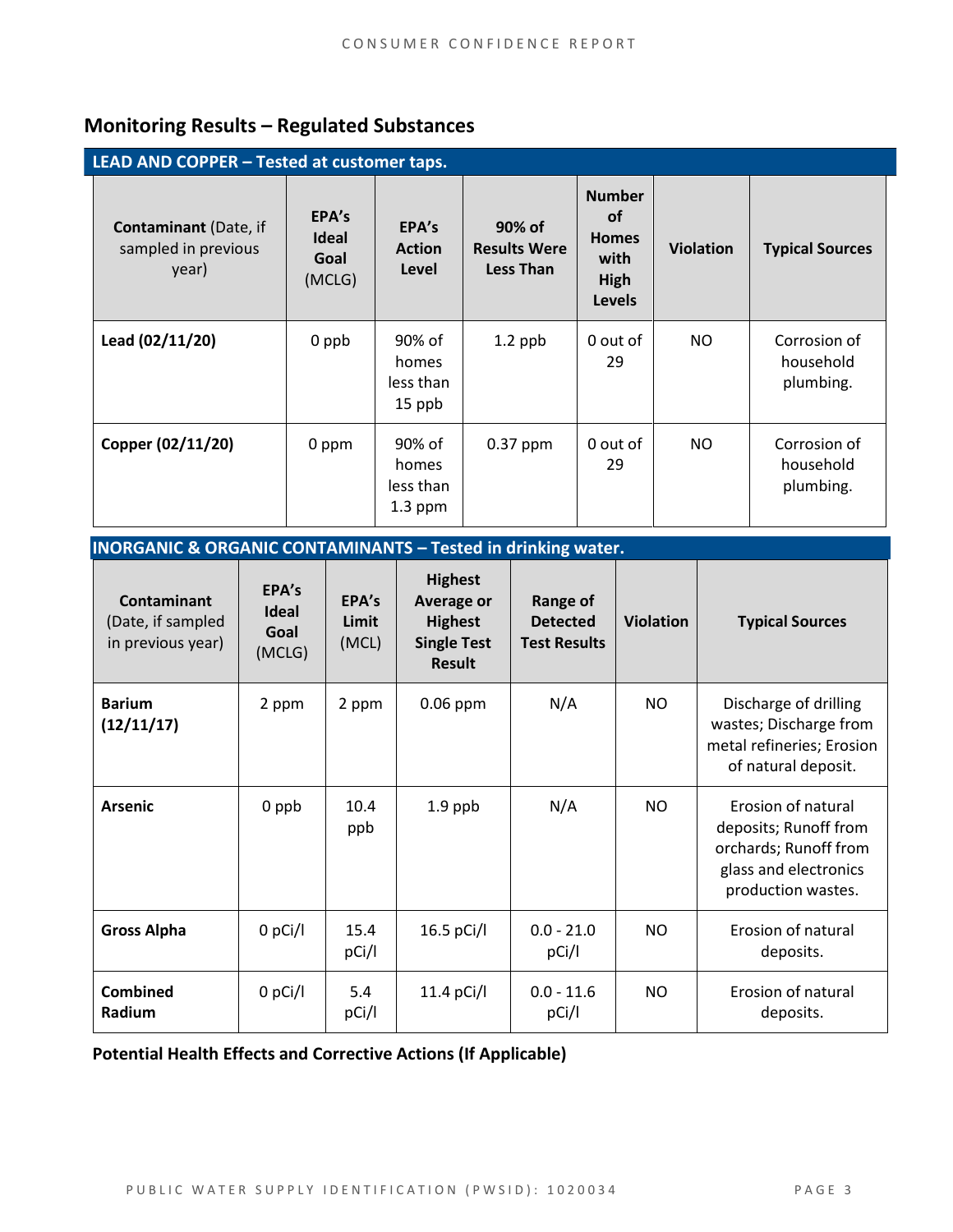Combined Radium: During the year, we had Combined Radium level(s) above the MCL. Our water system has taken the initiative to limit the amount of water being pumped from the source(s) with elevated combined radium levels. We have signed an Agreement with MDH (therefore no violation was issued) that ensures all residents receive drinking water containing less than the MCL on an annual basis.

Gross Alpha: During the year, we had Gross Alpha level(s) above the MCL. Our water system has taken the initiative to limit the amount of water being pumped from the source(s) with elevated gross alpha levels. We have signed an Agreement with MDH (therefore no violation was issued) that ensures all residents receive drinking water containing less than the MCL on an annual basis.

| <b>CONTAMINANTS RELATED TO DISINFECTION - Tested in drinking water.</b> |                                               |                                    |                                                                                              |                                                    |                  |                                                  |  |
|-------------------------------------------------------------------------|-----------------------------------------------|------------------------------------|----------------------------------------------------------------------------------------------|----------------------------------------------------|------------------|--------------------------------------------------|--|
| <b>Substance (Date, if</b><br>sampled in previous<br>year)              | <b>EPA's Ideal</b><br>Goal (MCLG<br>or MRDLG) | EPA's<br>Limit<br>(MCL or<br>MRDL) | <b>Highest</b><br><b>Average or</b><br><b>Highest</b><br><b>Single Test</b><br><b>Result</b> | Range of<br><b>Detected</b><br><b>Test Results</b> | <b>Violation</b> | <b>Typical Sources</b>                           |  |
| <b>Total</b><br><b>Trihalomethanes</b><br>(TTHMs)                       | N/A                                           | 80 ppb                             | 22.7 ppb                                                                                     | $18.80 -$<br>22.70 ppb                             | NO.              | By-product of<br>drinking water<br>disinfection. |  |
| <b>Total Haloacetic</b><br>Acids (HAA)                                  | N/A                                           | 60 ppb                             | $11.7$ ppb                                                                                   | $8.30 - 11.70$<br>ppb                              | NO.              | By-product of<br>drinking water<br>disinfection. |  |
| <b>Total Chlorine</b>                                                   | $4.0$ ppm                                     | $4.0$ ppm                          | $0.36$ ppm                                                                                   | $0.00 - 0.84$<br>ppm                               | <b>NO</b>        | Water additive<br>used to control<br>microbes.   |  |

Total HAA refers to HAA5

| <b>OTHER SUBSTANCES - Tested in drinking water.</b> |                                      |                         |                                                                             |                                                    |                  |                                                                               |  |  |
|-----------------------------------------------------|--------------------------------------|-------------------------|-----------------------------------------------------------------------------|----------------------------------------------------|------------------|-------------------------------------------------------------------------------|--|--|
| Substance (Date,<br>if sampled in<br>previous year) | EPA's<br><b>Ideal Goal</b><br>(MCLG) | EPA's<br>Limit<br>(MCL) | <b>Highest</b><br>Average or<br><b>Highest Single</b><br><b>Test Result</b> | Range of<br><b>Detected</b><br><b>Test Results</b> | <b>Violation</b> | <b>Typical Sources</b>                                                        |  |  |
| <b>Fluoride</b>                                     | $4.0$ ppm                            | $4.0$ ppm               | $0.6$ ppm                                                                   | $0.57 - 0.64$<br>ppm                               | NO.              | Erosion of natural<br>deposits; Water<br>additive to promote<br>strong teeth. |  |  |

**Potential Health Effects and Corrective Actions (If Applicable)**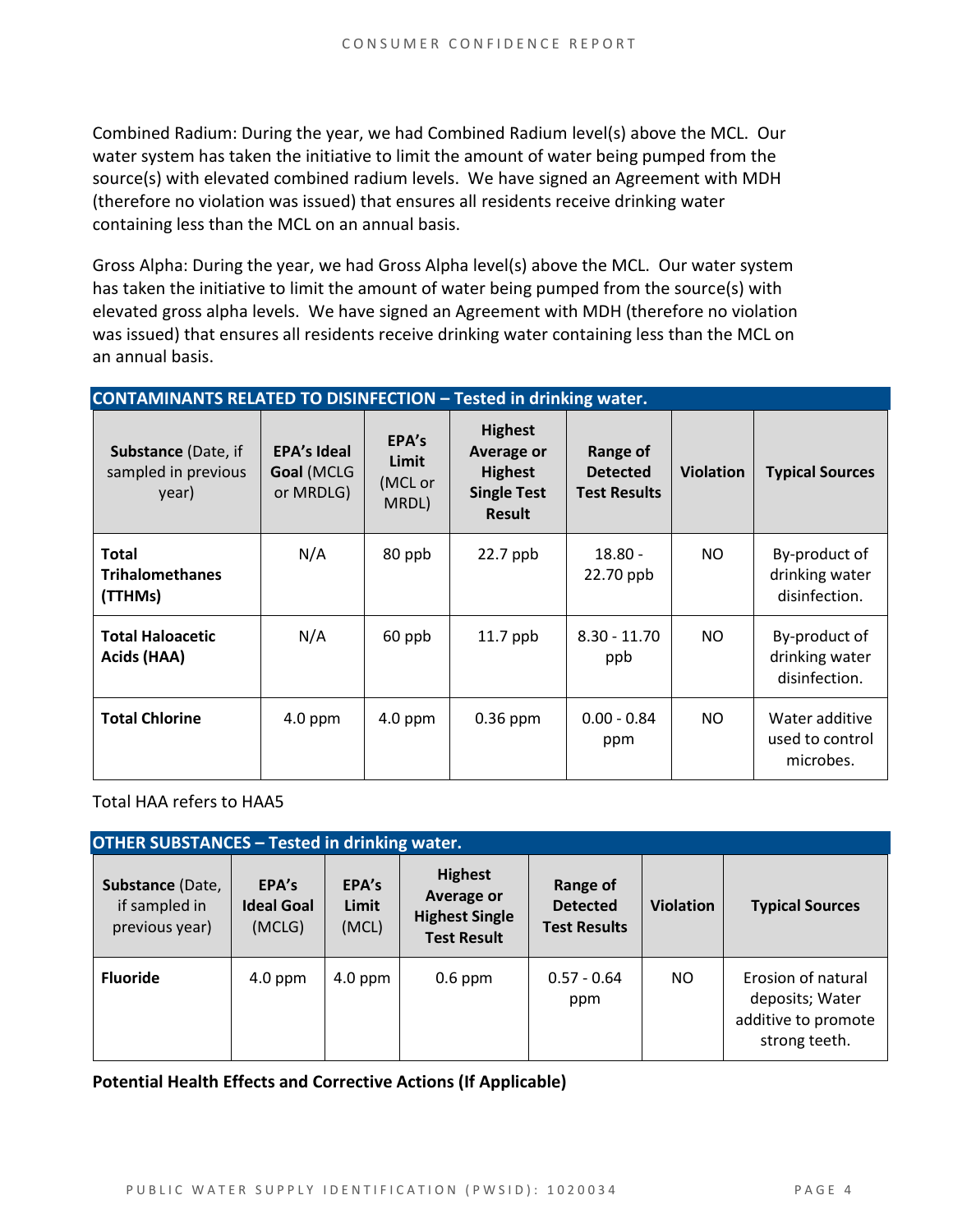Fluoride: If your drinking water fluoride levels are below the optimal concentration range of 0.5 to 0.9 ppm, please talk with your dentist about how you can protect your teeth and your family's teeth from tooth decay and cavities. For more information, visit: MDH Drinking Water Fluoridation

(https://www.health.state.mn.us/communities/environment/water/com/fluoride.html). Fluoride is nature's cavity fighter, with small amounts present naturally in many drinking water sources. There is an overwhelming weight of credible, peer-reviewed, scientific evidence that fluoridation reduces tooth decay and cavities in children and adults, even when there is availability of fluoride from other sources, such as fluoride toothpaste and mouth rinses. Since studies show that optimal fluoride levels in drinking water benefit public health, municipal community water systems adjust the level of fluoride in the water to an optimal concentration between 0.5 to 0.9 parts per million (ppm) to protect your teeth. Fluoride levels below 2.0 ppm are not expected to increase the risk of a cosmetic condition known as enamel fluorosis.

### **Some People Are More Vulnerable to Contaminants in Drinking Water**

Some people may be more vulnerable to contaminants in drinking water than the general population. Immuno-compromised persons such as persons with cancer undergoing chemotherapy, persons who have undergone organ transplants, people with HIV/AIDS or other immune system disorders, some elderly, and infants can be particularly at risk from infections. The developing fetus and therefore pregnant women may also be more vulnerable to contaminants in drinking water. These people or their caregivers should seek advice about drinking water from their health care providers. EPA/Centers for Disease Control (CDC) guidelines on appropriate means to lessen the risk of infection by *Cryptosporidium* and other microbial contaminants are available from the Safe Drinking Water Hotline at 1-800-426-4791.

### Learn More about Your Drinking Water

### **Drinking Water Sources**

Minnesota's primary drinking water sources are groundwater and surface water. Groundwater is the water found in aquifers beneath the surface of the land. Groundwater supplies 75 percent of Minnesota's drinking water. Surface water is the water in lakes, rivers, and streams above the surface of the land. Surface water supplies 25 percent of Minnesota's drinking water.

Contaminants can get in drinking water sources from the natural environment and from people's daily activities. There are five main types of contaminants in drinking water sources.

Microbial contaminants, such as viruses, bacteria, and parasites. Sources include sewage treatment plants, septic systems, agricultural livestock operations, pets, and wildlife.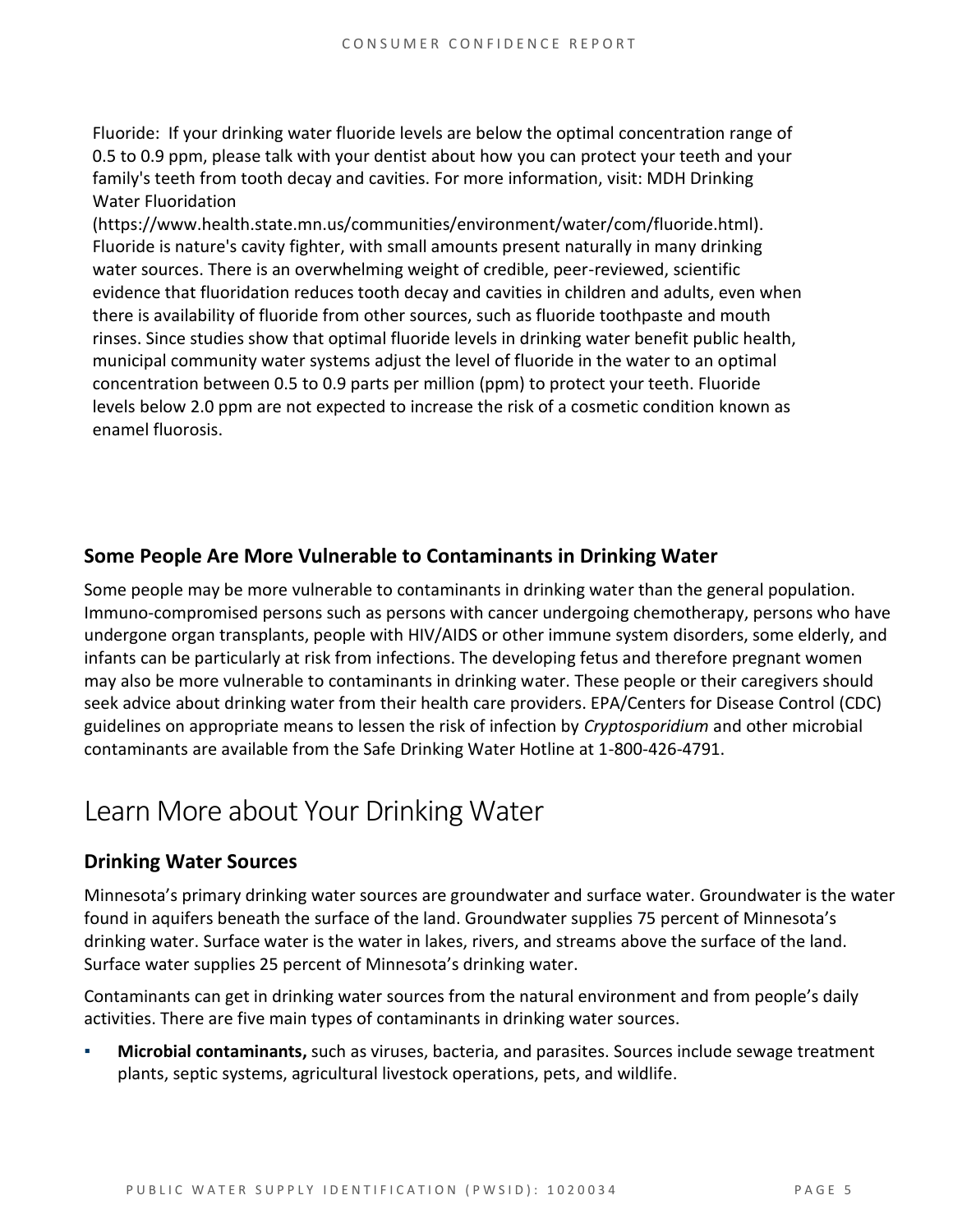- **Inorganic contaminants** include salts and metals from natural sources (e.g. rock and soil), oil and gas production, mining and farming operations, urban stormwater runoff, and wastewater discharges.
- **Pesticides and herbicides** are chemicals used to reduce or kill unwanted plants and pests. Sources include agriculture, urban stormwater runoff, and commercial and residential properties.
- **Organic chemical contaminants** include synthetic and volatile organic compounds. Sources include industrial processes and petroleum production, gas stations, urban stormwater runoff, and septic systems.
- Radioactive contaminants such as radium, thorium, and uranium isotopes come from natural sources (e.g. radon gas from soils and rock), mining operations, and oil and gas production.

The Minnesota Department of Health provides information about your drinking water source(s) in a source water assessment, including:

- How Andover is protecting your drinking water source(s);
- Nearby threats to your drinking water sources;
- How easily water and pollution can move from the surface of the land into drinking water sources, based on natural geology and the way wells are constructed.

Find your source water assessment at [Source Water Assessments](https://www.health.state.mn.us/communities/environment/water/swp/swa)  [\(https://www.health.state.mn.us/communities/environment/water/swp/swa\)](https://www.health.state.mn.us/communities/environment/water/swp/swa) or call 651-201-4700 between 8:00 a.m. and 4:30 p.m., Monday through Friday.

### **Lead in Drinking Water**

You may be in contact with lead through paint, water, dust, soil, food, hobbies, or your job. Coming in contact with lead can cause serious health problems for everyone. There is no safe level of lead. Babies, children under six years, and pregnant women are at the highest risk.

Lead is rarely in a drinking water source, but it can get in your drinking water as it passes through lead service lines and your household plumbing system. Andover is responsible for providing high quality drinking water, but it cannot control the plumbing materials used in private buildings.

Read below to learn how you can protect yourself from lead in drinking water.

- 1. **Let the water run** for 30-60 seconds before using it for drinking or cooking if the water has not been turned on in over six hours. If you have a lead service line, you may need to let the water run longer. A service line is the underground pipe that brings water from the main water pipe under the street to your home.
	- You can find out if you have a lead service line by contacting your public water system, or you can check by following the steps at: [https://www.mprnews.org/story/2016/06/24/npr-find-lead](https://www.mprnews.org/story/2016/06/24/npr-find-lead-pipes-in-your-home)[pipes-in-your-home](https://www.mprnews.org/story/2016/06/24/npr-find-lead-pipes-in-your-home)
	- The only way to know if lead has been reduced by letting it run is to check with a test. If letting the water run does not reduce lead, consider other options to reduce your exposure.
- 2. **Use cold water** for drinking, making food, and making baby formula. Hot water releases more lead from pipes than cold water.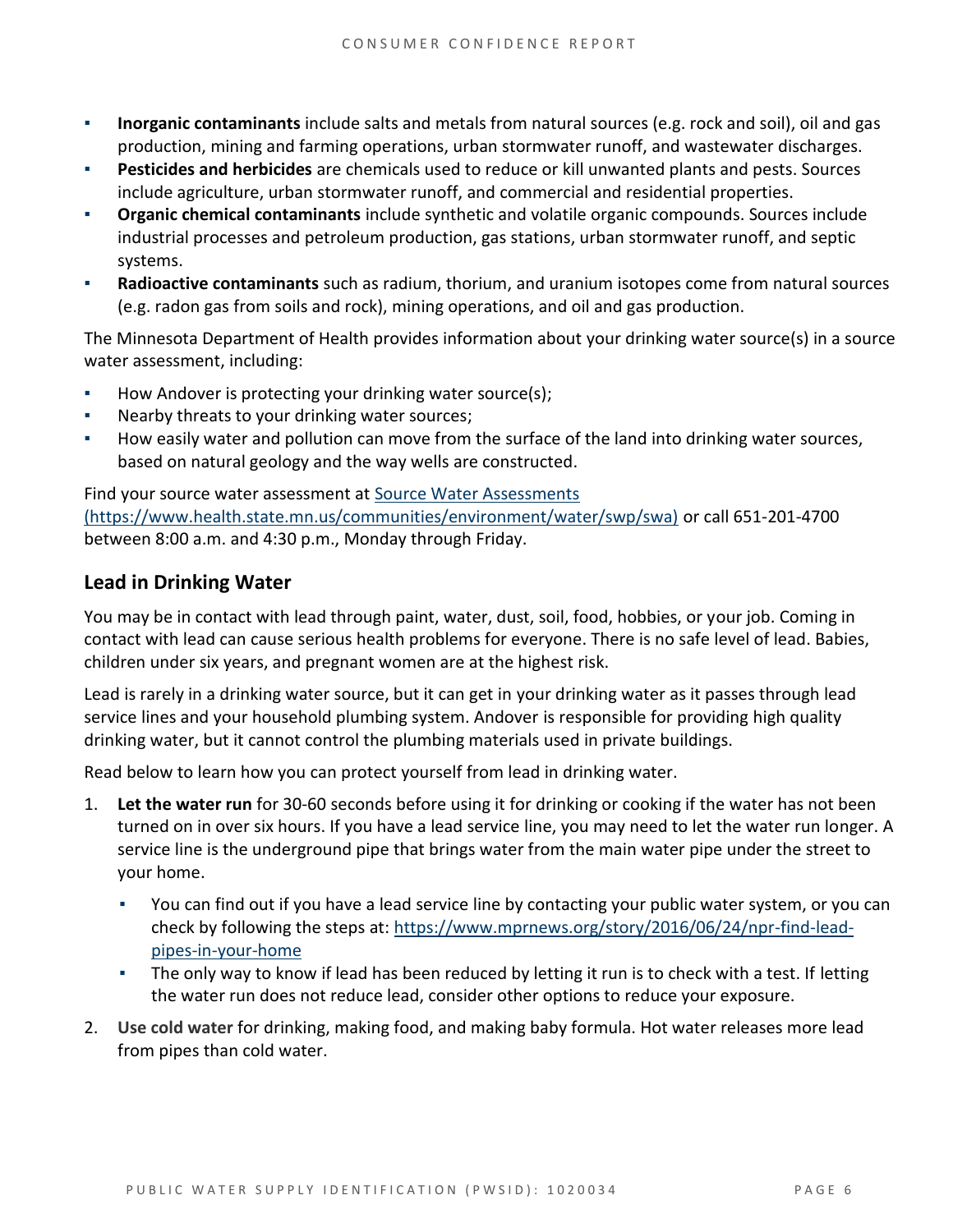- 3. **Test your water.** In most cases, letting the water run and using cold water for drinking and cooking should keep lead levels low in your drinking water. If you are still concerned about lead, arrange with a laboratory to test your tap water. Testing your water is important if young children or pregnant women drink your tap water.
	- Contact a Minnesota Department of Health accredited laboratory to get a sample container and instructions on how to submit a sample: [Environmental Laboratory Accreditation Program](https://eldo.web.health.state.mn.us/public/accreditedlabs/labsearch.seam)  [\(https://eldo.web.health.state.mn.us/public/accreditedlabs/labsearch.seam\)](https://eldo.web.health.state.mn.us/public/accreditedlabs/labsearch.seam) The Minnesota Department of Health can help you understand your test results.
- 4. **Treat your water** if a test shows your water has high levels of lead after you let the water run.
	- Read about water treatment units: [Point-of-Use Water Treatment Units for Lead Reduction](https://www.health.state.mn.us/communities/environment/water/factsheet/poulead.html)  [\(https://www.health.state.mn.us/communities/environment/water/factsheet/poulead.html\)](https://www.health.state.mn.us/communities/environment/water/factsheet/poulead.html)

Learn more:

- Visit Lead in Drinking Water [\(https://www.health.state.mn.us/communities/environment/water/contaminants/lead.html\)](https://www.health.state.mn.us/communities/environment/water/contaminants/lead.html)
- Visit [Basic Information about Lead in Drinking Water](http://www.epa.gov/safewater/lead) (http://www.epa.gov/safewater/lead)
- Call the EPA Safe Drinking Water Hotline at 1-800-426-4791. To learn about how to reduce your contact with lead from sources other than your drinking water, visit [Common Sources](https://www.health.state.mn.us/communities/environment/lead/fs/common.html)  [\(https://www.health.state.mn.us/communities/environment/lead/fs/common.html\).](https://www.health.state.mn.us/communities/environment/lead/fs/common.html)

### Help Protect Our Most Precious Resource – Water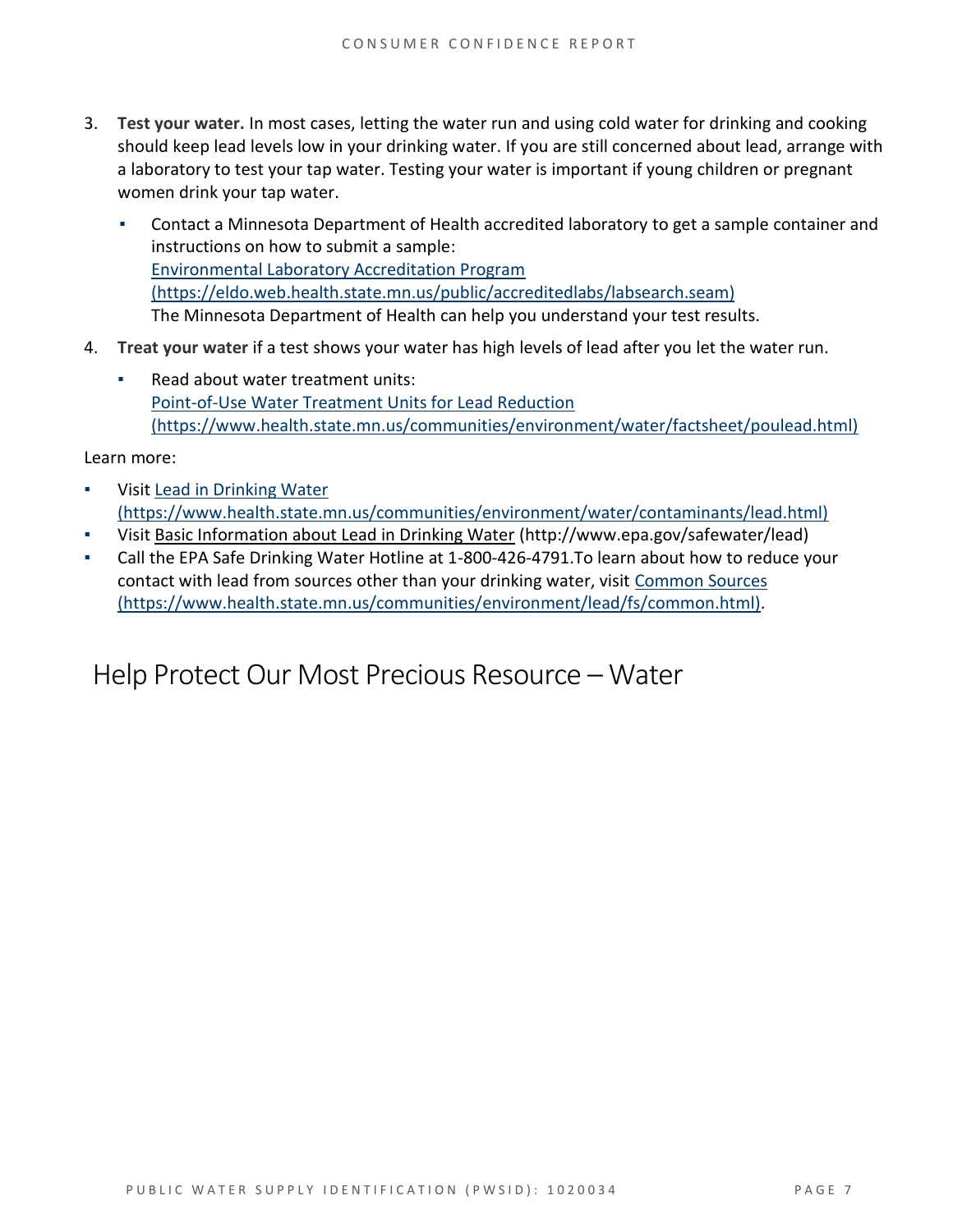### **The Value of Water**

Drinking water is a precious resource, yet we often take it for granted.

Throughout history, civilizations have risen and fallen based on access to a plentiful, safe water supply. That's still the case today. Water is key to healthy people and healthy communities.

Water is also vital to our economy. We need water for manufacturing, agriculture, energy production, and more. One-fifth of the U.S. economy would come to a stop without a reliable and clean source of water.

Systems are in place to provide you with safe drinking water. The state of Minnesota and local water systems work to protect drinking water sources. For example, we might work to seal an unused well to prevent contamination of the groundwater. We treat water to remove harmful contaminants. And we do extensive testing to ensure the safety of drinking water.

If we detect a problem, we take corrective action and notify the public. Water from a public water system like yours is tested more thoroughly and regulated more closely than water from any other source, including bottled water.

### **Conservation**

Conservation is essential, even in the land of 10,000 lakes. For example, in parts of the metropolitan area, groundwater is being used faster than it can be replaced. Some agricultural regions in Minnesota are vulnerable to drought, which can affect crop yields and municipal water supplies.

We must use our water wisely. Below are some tips to help you and your family conserve – and save money in the process.

- Fix running toilets—they can waste hundreds of gallons of water.
- Turn off the tap while shaving or brushing your teeth.
- Shower instead of bathe. Bathing uses more water than showering, on average.
- Only run full loads of laundry, and set the washing machine to the correct water level.
- Only run the dishwasher when it's full.
- Use water-efficient appliances (look for the WaterSense label).
- Use water-friendly landscaping, such as native plants.
- When you do water your yard, water slowly, deeply, and less frequently. Water early in the morning and close to the ground.
- Learn more
	- Minnesota Pollution Control Agency's Conserving Water webpage [\(https://www.pca.state.mn.us/living-green/conserving-water\)](https://www.pca.state.mn.us/living-green/conserving-water)
	- [U.S. Environmental Protection Agency's WaterSe](https://www.epa.gov/watersense)nse webpage [\(https://www.epa.gov/watersense\)](https://www.epa.gov/watersense)